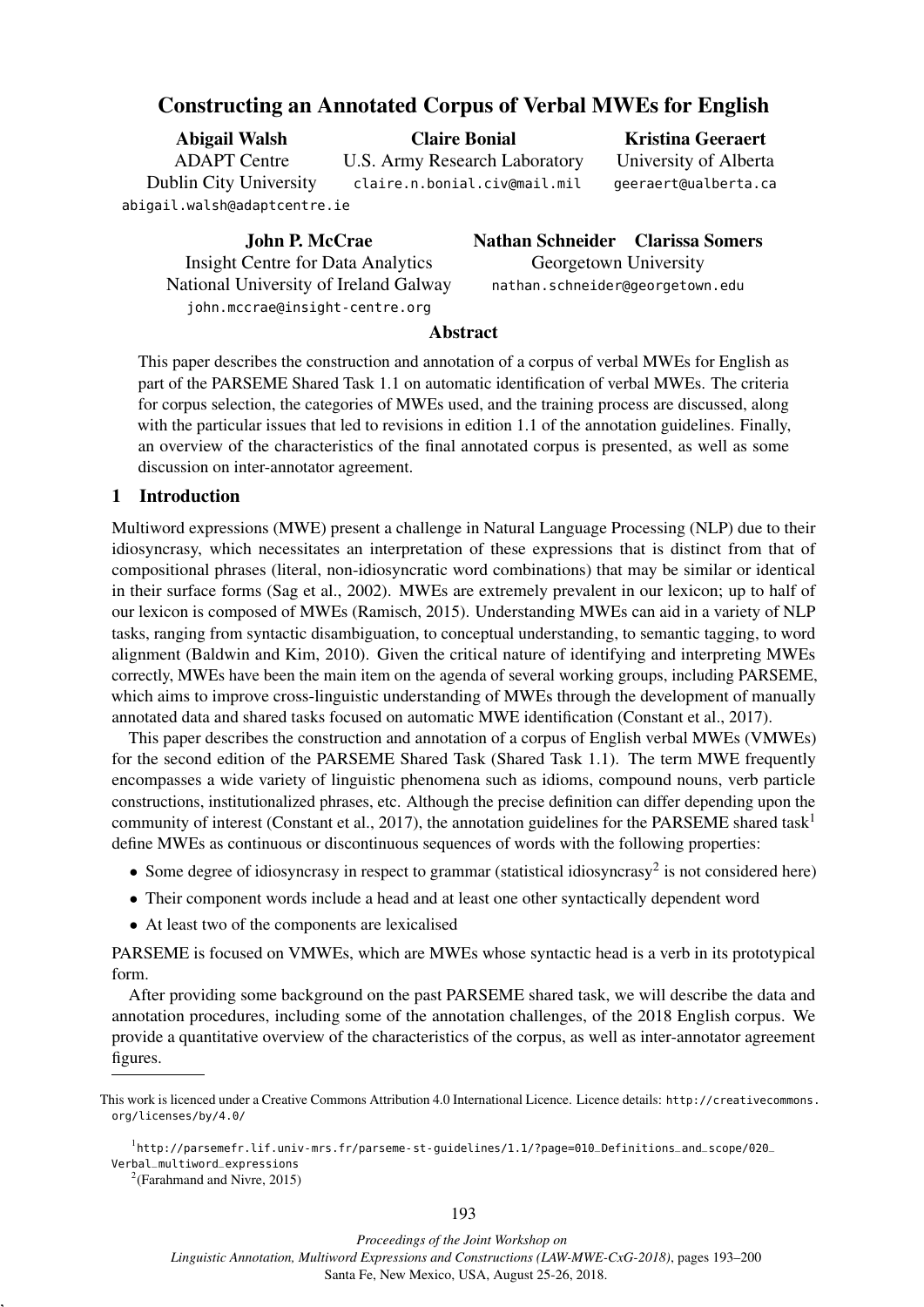## 1.1 Background: The PARSEME Shared Task 1.0

The Shared Task 1.1 [\(Ramisch et al., 2018\)](#page-0-2) is based on a similar Shared Task 1.0 that took place in 2017 [\(Savary et al., 2017\)](#page-0-2). The aim of the shared task is to identify VMWEs in running texts across a variety of languages, and to establish a consistent set of guidelines for the annotation of these VMWEs. The 1.0 task and data encompassed 18 languages. English, the focus of this paper, is one of the five languages added to this new edition of the shared task, along with Arabic, Basque, Croatian, and Hindi. The guidelines have evolved from version 1.0 to accommodate these new languages. Specifically, two of the categories (VPC and LVC) have now been extended to allow for more fine-grained categorisation (see section [3.1](#page-2-0) for more information on categories).

# 2 Data

There were several considerations when selecting appropriate text for inclusion in this corpus. This section describes the selection criteria, followed by a description of the annotation tool used. The suggestions for selecting an appropriate source of data were provided by PARSEME in the language leader guidelines, and were informed by version 1.0 of the shared task. Of those suggestions, the following criteria were deemed to be of the highest priority:

- 1. The corpus should be available under an open licence
- 2. The text must be originally written in English
- 3. The text should be annotated for morphosyntactic information
- 4. The size of the corpus should allow for at least 3,500 MWE annotations
- 5. The language must be of sufficiently high quality

There were several corpora considered for selection, including the DiMSUM corpus [\(Schneider et al.,](#page-0-2) [2016\)](#page-0-2), the UP/TAP corpus, $3$  Wikidata parallel text (Vrandečić and Krötzsch, 2014) and the Universal Dependencies (UD) treebanks.<sup>[4](#page-1-1)</sup> Three corpora from the UD treebanks for English were ultimately selected as a source of data, as they alone fulfilled the criteria mentioned above: text was selected from the English-EWT corpus [\(Silveira et al., 2014\)](#page-0-2),<sup>[5](#page-1-2)</sup> the LinES parallel corpus [\(Ahrenberg, 2007\)](#page-0-2) and the Parallel Universal Dependencies (PUD) treebank [\(Zeman et al., 2017\)](#page-0-2).<sup>[6](#page-1-3)</sup> The files were extracted in CoNLL-U format and converted to FoLiA XML format (see section [3\)](#page-1-4) for annotating. The training, development and testing datasets for each treebank were concatenated, and then split into files of 201 sentences for annotation.

# <span id="page-1-4"></span>3 Annotation

During the data preparation period, annotators were trained in the use of the FoLiA Linguistic Annotation Tool (FLAT). FLAT is an open-source web-based environment,<sup>[7](#page-1-5)</sup> using the XML-based FoLiA format. In order to aid annotators in annotating only verbal MWEs, FLAT highlights verbs using POS information taken from the CoNLL-U file. Figure [1](#page-2-1) shows a screenshot of the FLAT platform, demonstrating how the selecting and annotating of lexicalised components works. Annotators were also trained to recognize and categorise VMWEs of different types, detailed in the sections to follow.

The annotation team was comprised of volunteers who had experience with or interest in annotating multiword expressions, and were all native speakers of English. Four dialects of English were represented: Irish English, British English, American English and Canadian English.

<span id="page-1-1"></span><sup>4</sup>Documentation for UD: <http://universaldependencies.org>

<span id="page-1-0"></span><sup>3</sup>Documentation for UP/TAP: <https://www.l2f.inesc-id.pt/~thomas/metashare/report-UP-TAP.pdf>

<span id="page-1-3"></span><span id="page-1-2"></span><sup>5</sup>Originally sourced from the English Web Treebank [\(Bies et al., 2012\)](#page-0-2)

<sup>6</sup>Though not a part of the task dataset, we have also fully annotated the Reviews portion of the UD English-EWT corpus by adding VMWE types to the existing VMWEs in STREUSLE [\(Schneider et al., 2014;](#page-0-2) [Schneider and Smith, 2015,](#page-0-2) [https:](https://github.com/nert-gu/streusle/) [//github.com/nert-gu/streusle/](https://github.com/nert-gu/streusle/)); they were previously uncategorized. STREUSLE as of version 4.1 comprises 3812 sentences and 871 VMWE instances (121 IAV, 12 LVC.cause, 123 LVC.full, 310 VID, 206 VPC.full, 99 VPC.semi).

<span id="page-1-5"></span> $^{7}$ <http://flat.readthedocs.io/en/latest/>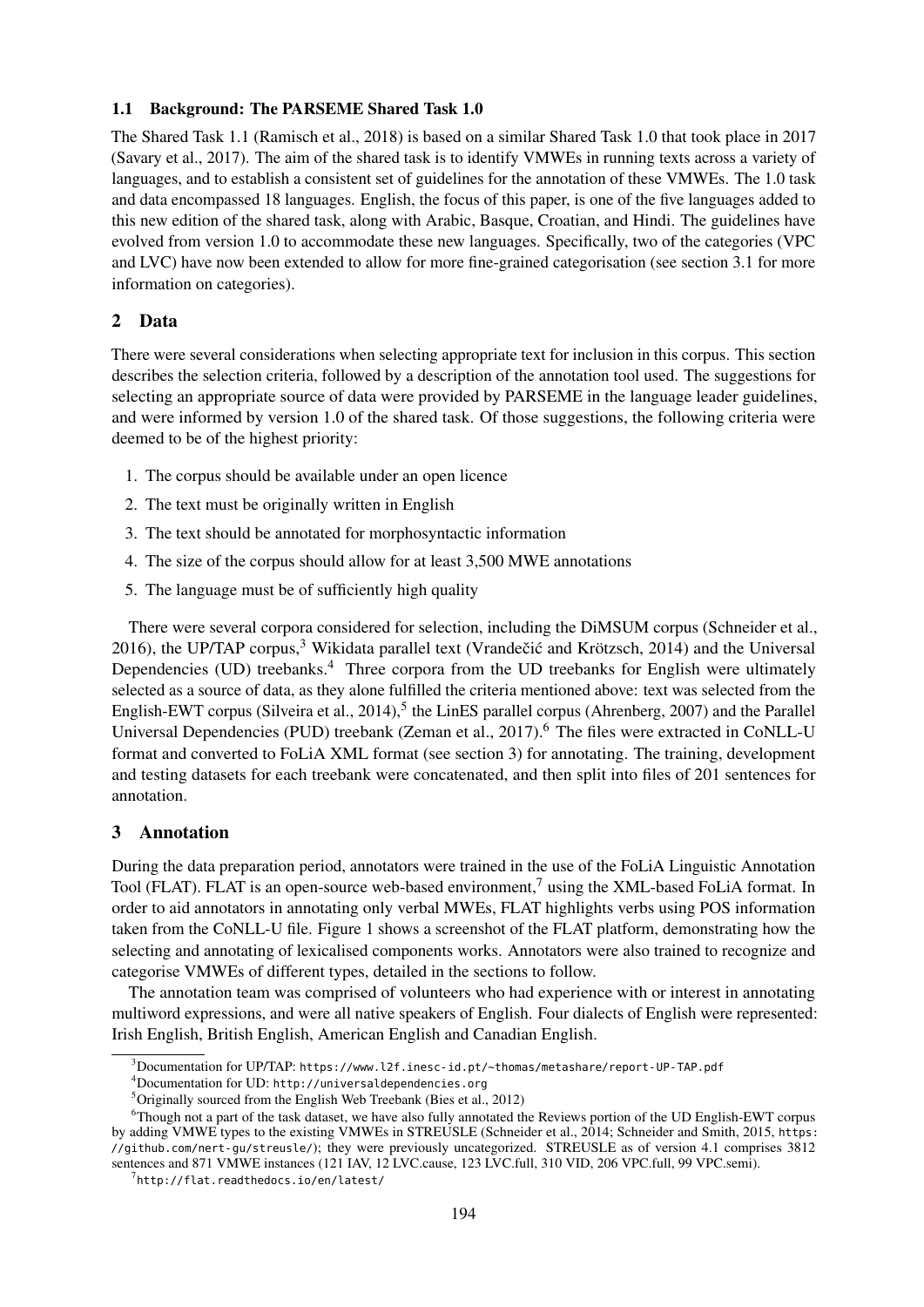

<span id="page-2-1"></span>Figure 1: Screenshot of the FLAT Platform

# <span id="page-2-0"></span>3.1 Categories of VMWE

Seven categories of VMWE were used in the English annotation task: Verbal Idioms (VID), Verb-Particle Constructions (VPC.full and VPC.semi),<sup>[8](#page-2-2)</sup> Light-Verb Constructions (LVC.full and LVC.cause),<sup>8</sup> Multi-Verb Constructions (MVC) and Inherently Adpositional Verbs (IAV). The categories are divided into universal categories (valid for all participating languages), quasi-universal categories (valid for some language groups or languages), and an experimental category (which may be optionally considered for some languages).

Verbal idioms (VIDs) and the Light-Verb Constructions (LVCs) constitute universal categories. VIDs have at least two lexicalised components, including a head and at least one dependent. Dependents can be of different grammatical roles and parts of speech, meaning VIDs may be confused with other categories of VMWEs, such as LVCs. VIDs also include sentential expressions with no open slots, such as proverbs.

## VID: *to take something with a pinch of salt*: VMWE with an adverbial complement

LVCs are formed by a verb and a single or compound dependent noun. The noun must be abstract and predicative. The verb can be of two types: a 'light' verb, which arguably contributes no extra semantics to the expression beyond the semantics denoted by the predicative noun (annotated as LVC.full), and a 'causative' verb, which contributes only the semantics of causation, as the subject of the verb is the cause or source of the event or state expressed by the dependent noun (annotated as LVC.cause).

LVC.full: *to make a decision*: verb adds nothing substantive to the semantics of 'decision' LVC.cause: *to give a headache*: the subject of 'give' is the cause of the headache

Verb-Particle Constructions (VPCs) and Multi-Verb Constructions (MVCs) are quasi-universal categories that are applicable to English. VPCs are formed by a verb and a dependent particle. The verb can be either fully non-compositional, where the addition of the particle changes the meaning of the verb significantly (annotated as VPC.full), or semi-non-compositional where the particle adds a partially predictable but non-spatial meaning to the verb (annotated as VPC.semi).

VPC.full: *to check in upon arrival*: omitting 'in' leads to very different meaning VPC.semi: *to eat the cookies up*: 'up' adds a sense of completion, but not a spatial meaning

MVCs are composed of two adjacent verbs, one of which is a governing verb and the other a dependent verb; together they function as a single predicate. The test for this category in English involves replacing the dependent verb with another verb from the same semantic class. If this leads to ungrammaticality or an unexpected change in meaning, the expression is categorised as MVC.

MVC: *to let go* : replacing 'go' with 'depart', 'move', etc. changes the meaning significantly

Inherently Adpositional Verbs (IAVs) constitute an experimental category that has been included in the English annotation. IAVs consist of a verb and an adposition that is integral to the meaning of the expression. The guidelines include a test to differentiate between adpositions and particles, the former of which are exclusively used in IAVs.<sup>[9](#page-2-3)</sup>

<span id="page-2-2"></span> $8$ New categories added to edition 1.1 of the shared task

<span id="page-2-3"></span><sup>9</sup>Adpositions are fixed in occurring exclusively before a noun phrase, unlike particles, which either modify an intransitive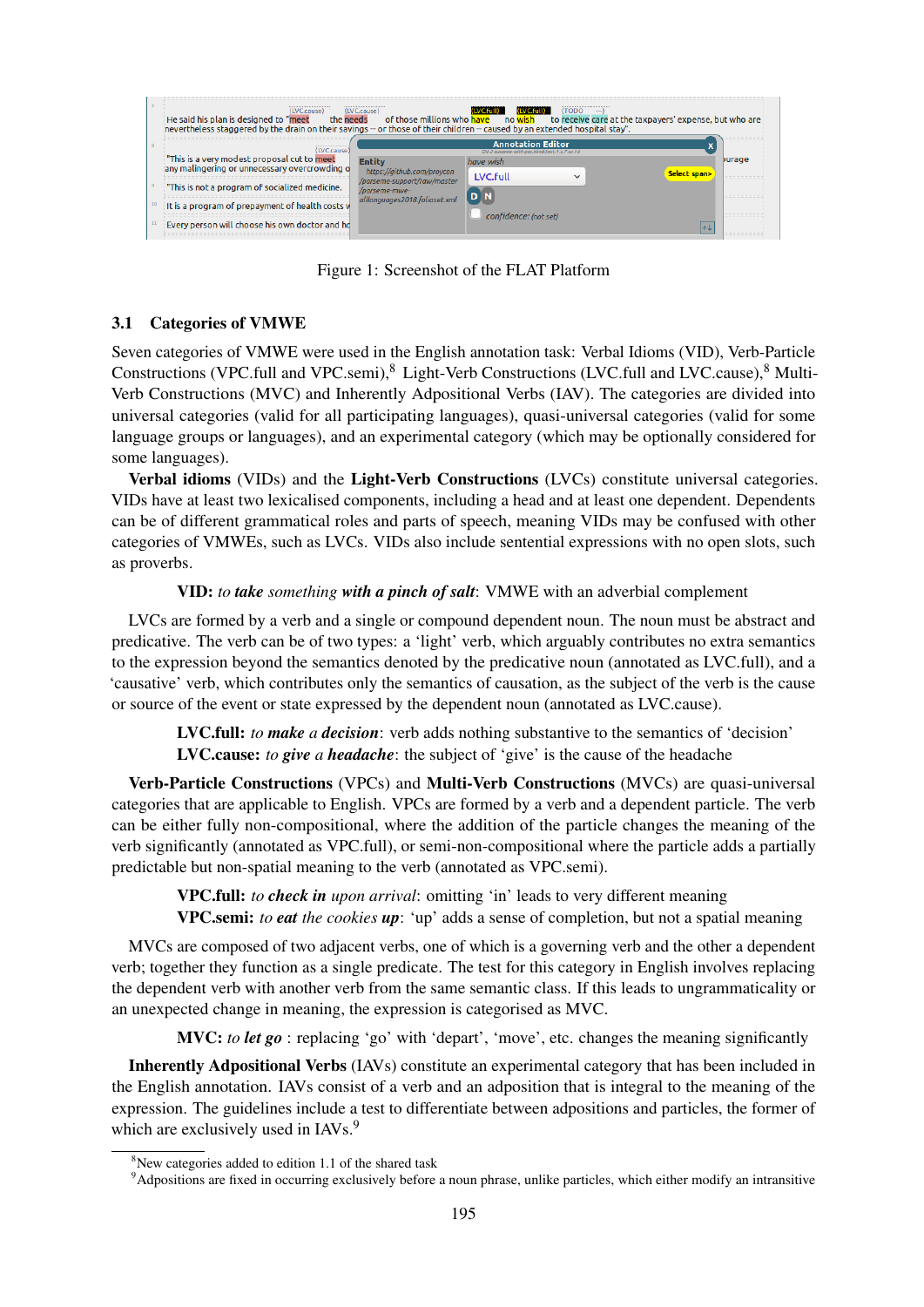#### IAV: *to come across something*: omitting adposition 'across' leads to very different meaning

IAVs may also contain particles: e.g. *to put up with something* (verb+particle+preposition) means to endure it, and cannot have this meaning absent *up* or *with*.

#### <span id="page-3-1"></span>3.2 Pilot Annotation Tasks

Three pilot annotation tasks were held to allow annotators to familiarize themselves with FLAT and the guidelines, as well as raise any potential issues and disagreements concerning the categorisation of VMWEs in English. Two small corpora were used for the first two pilot annotations, consisting of 200 sentences taken from the Brown corpus.<sup>[10](#page-3-0)</sup>

Pilot annotation 1 was held in the beginning of June 2017, using version 1.0 of the guidelines. Following a discussion of this task, many disagreements seemed to stem from LVC tests that were difficult to apply and did not cover all cases. For example:

*The grand jury took a swipe at the State Welfare Department...*: While annotators felt this should be categorised as LVC, the original tests for LVC state that the noun must be used in one of its original senses, i.e. non-idiomatic use of the word, which would cause this expression to fail as an LVC. In response, the noun requirements within LVCs were generalized such that the noun must only be predicative, but need not retain one of its senses used outside of LVCs.

Annotators came across cases of LVCs that were fairly straightforward because the verb quite clearly adds little semantics beyond that of the predicative noun (e.g., *She has a terrible headache*). However, variant expressions with a different light verb were not clearly LVCs, given a minimal amount of causative semantics contributed by the verb (e.g., *The buzzing radio gave him a headache*). Such cases were another source of disagreement in LVC annotations. To accommodate both types of LVCs while maintaining an acknowledgment of the causative semantics, it was decided after discussion to provide a distinction in the guideline tests between a fully light verb (LVC.full) and a causative light verb construction (LVC.cause). Causative light verbs, unlike fully light verbs, contribute the semantics of causation to the expression by licensing an outside causer or agent semantic role assigned to the verb's subject.

Other disagreements centered around unclear tests for particles, particularly particles which contribute aspectual or other subtle information, but do not significantly alter the meaning of the verb, leading to inconsistencies in VPC annotation. For example:

*...the Senate passed the bill on to the House*: Here the verb keeps its meaning but the particle contributes non-compositionally. Like LVCs, it was decided to subdivide the VPC category into the VPC.full and VPC.semi categories described above; thus improving agreement on borderline VPC.semi examples like this instance.

Pilot annotation 2 took place towards the end of November 2017, following the rewriting of the guidelines into version 1.1. In discussing the new annotation guidelines, some issues were raised. Many of these again centered around LVCs, including the productive nature of candidates in the new LVC.cause category (such productivity runs somewhat counter to the expectations of idiosyncrasy and lexicalisation for all VMWEs), as well as disagreements surrounding nouns categorized as either concrete or abstract (nouns within LVCs must be abstract and predicative). For example:

*A certain vagueness may also be caused by tactical appreciation of the fact...*: Here, and in all cases of *cause* in combination with an abstract/predicative noun, it was debated as to whether these should be considered LVC.cause. *Cause* expressions seemed to defy the normative expectations of idiosyncracy and lexicalization put forth for all VMWEs given that, unlike other light verbs, *cause* seems to combine productively with any predicative noun and the resulting expression is felicitous while maintaining its purely compositional semantics. After discussion, it was decided that such cases should be included as LVC.cause; however, a note that these cases do not exhibit some of the hallmarks of other LVCs and MWEs was added to the guidelines.

*The scholarship plan would provide federal contributions to each medical and dental school equal to \$1500...*: It is unclear here if the noun *contributions* should be understood as abstract and

verb (*check in*) or are mobile with respect to full noun phrase complements (*eat the cookies up*/*eat up the cookies*).

<span id="page-3-0"></span><sup>&</sup>lt;sup>10</sup> Access the Brown Corpus Manual here: <http://clu.uni.no/icame/manuals/BROWN/INDEX.HTM>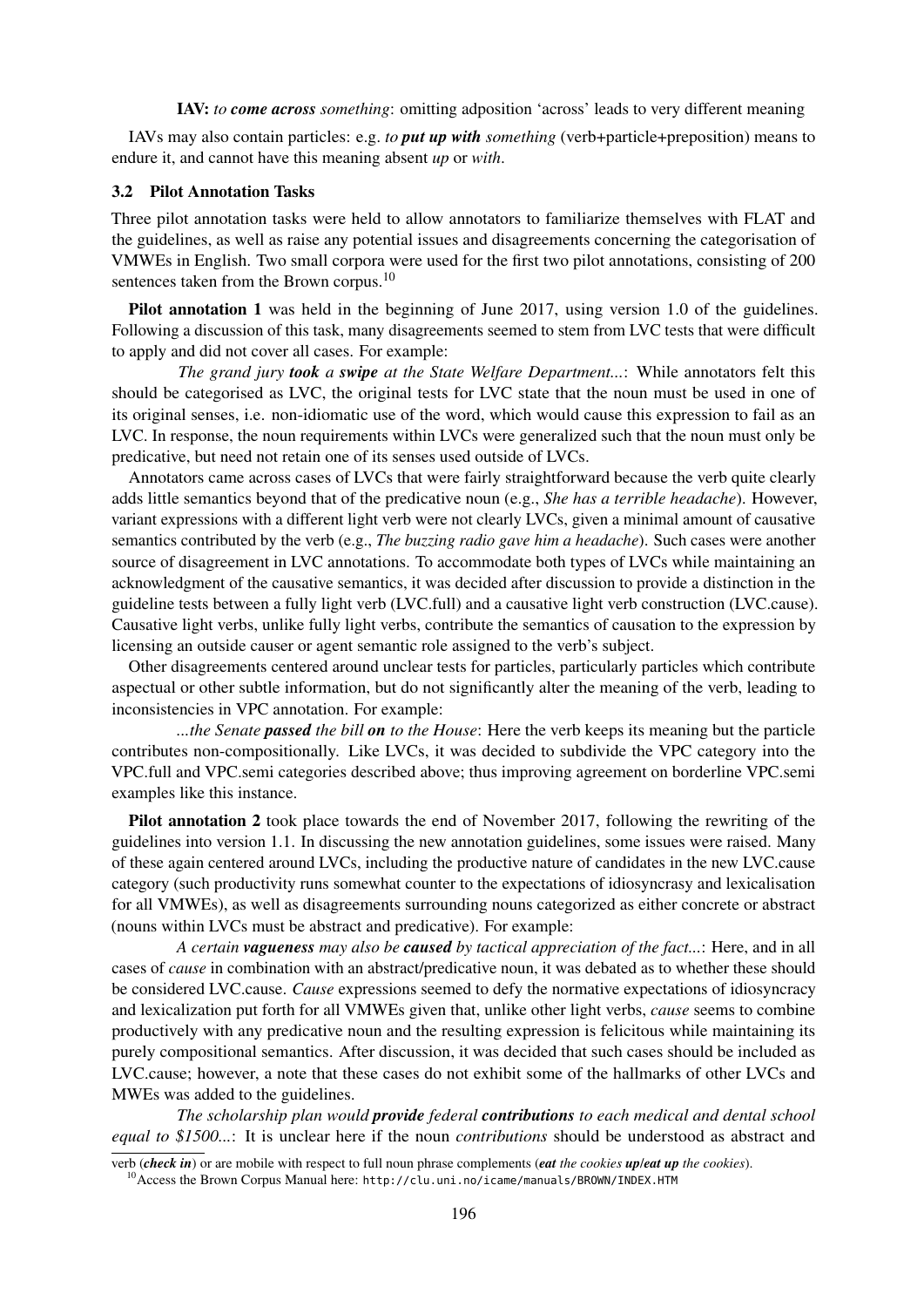predicative, or if it refers to the concrete contribution of the specific sum of money mentioned later in the sentence. If the noun is understood as abstract and predicative, then the expression could be considered a case of LVC.cause, given that presumably the *scholarship plan* is an outsider causer of the contribution, while *federal* likely refers to the actual contributer. Additional guidance on distinguishing abstract and concrete nouns was added in response.

Related to distinguishing IAVs from VPCs, annotators also expressed confusion regarding the difference between particles and adpositions (and the recently added test to differentiate). For example:

*...to set aside the privilege resolution*: The categorisation of this expression was controversial because of uncertainty as to whether 'aside' could be considered a particle, and thus, belonging to a VPC. Following this confusion, tests for differentiating between adpositions and particles were featured more prominently as part of the decision tree for categorising VPCs.

After clarifying some of the intended interpretations and tests in the guidelines, it was decided to hold a third round of pilot annotations for English, reusing the corpus from the second pilot task, during the month of December 2017. Pilot annotation 3 led to a more informed, robust discussion of the previous issues, and concluded with amendments to the guidelines, including notes regarding the productive characteristic of many LVC.cause VMWEs and additional pointers for distinguishing IAVs with adpositions from VPCs with particles.

Table [1](#page-5-0) in Section [4](#page-4-0) shows the number of VMWEs that were annotated during each pilot task, and the breakdown of categories that were annotated. Note that the categories VPC.full and LVC.full represent VPC and LVC respectively for Pilot 1, as the fine-grained labels did not exist in version 1.0 of the guidelines. Similarly, the optional category IAV was not considered for the first pilot task.

After iteration throughout piloting, the 1.1 edition of the guidelines were finalized for all languages. Several of the changes to the guidelines came about due to challenges with annotation of English VMWEs during the pilot annotation task, namely the subdivision of the LVC and VPC categories.

### <span id="page-4-0"></span>4 Corpus Annotation and Results

The annotation of the final corpus took place between the start of January 2018 and the end of February 2018. During this period, a total of 7437 sentences (124,202 tokens) were annotated. 4221 of these sentences were from the English Web Treebank, 3015 were from the LinES parallel corpus, and the remaining 201 sentences were from the PUD treebank. Out of a total of 14,121 verbs, 832 were annotated as VMWEs. Table [1](#page-5-0) displays the categories of VMWE that were annotated. The most commonly annotated category of English VMWE is full Verb-Particle Constructions, followed by full Light-Verb Constructions.

Following the end of the annotation period, the corpus was prepared for release. The annotated files were downloaded from FLAT in FoLiA XML format and aligned with the original CoNLL-U files. The annotated data from each annotator was consolidated, and a consistency check was performed to ensure that VMWEs were consistently annotated across all the data. Following this stage, the FoLiA files were then merged with the aligned CoNLL-U files to be converted into PARSEME TSV format, which is the format of the released data. $11$ 

Following the release of the annotated corpus, a portion of the corpus (804 sentences) was selected for annotation by all four annotators, in order to measure the quality of the corpus. The categorisation of VMWE types is shown in table [2.](#page-5-1) The table shows the greatest level of disagreement in the categorisation of LVCs, particularly the LVC.cause category. Despite having provided additional guidance on the subject in the guidelines, the general VMWE definitional requirement of idiosyncrasy may have affected the categorisation of LVC.cause, as many instances of LVC.cause appear regular, and thus annotators may find it counter-intuitive to label these candidates as VMWEs.

The IAA scores between all the pairs of annotators are given in Table [3.](#page-5-2) The agreement between annotators is fair, showing moderate agreement when calculating the span of annotation (*F-score* and *Kappa*), and substantial agreement when calculating the agreement of categorisation only (*Kappa-cat*).

<span id="page-4-1"></span><sup>11</sup>The full PARSEME shared task data can be found at: <https://gitlab.com/parseme/sharedtask-data/tree/master/1.1>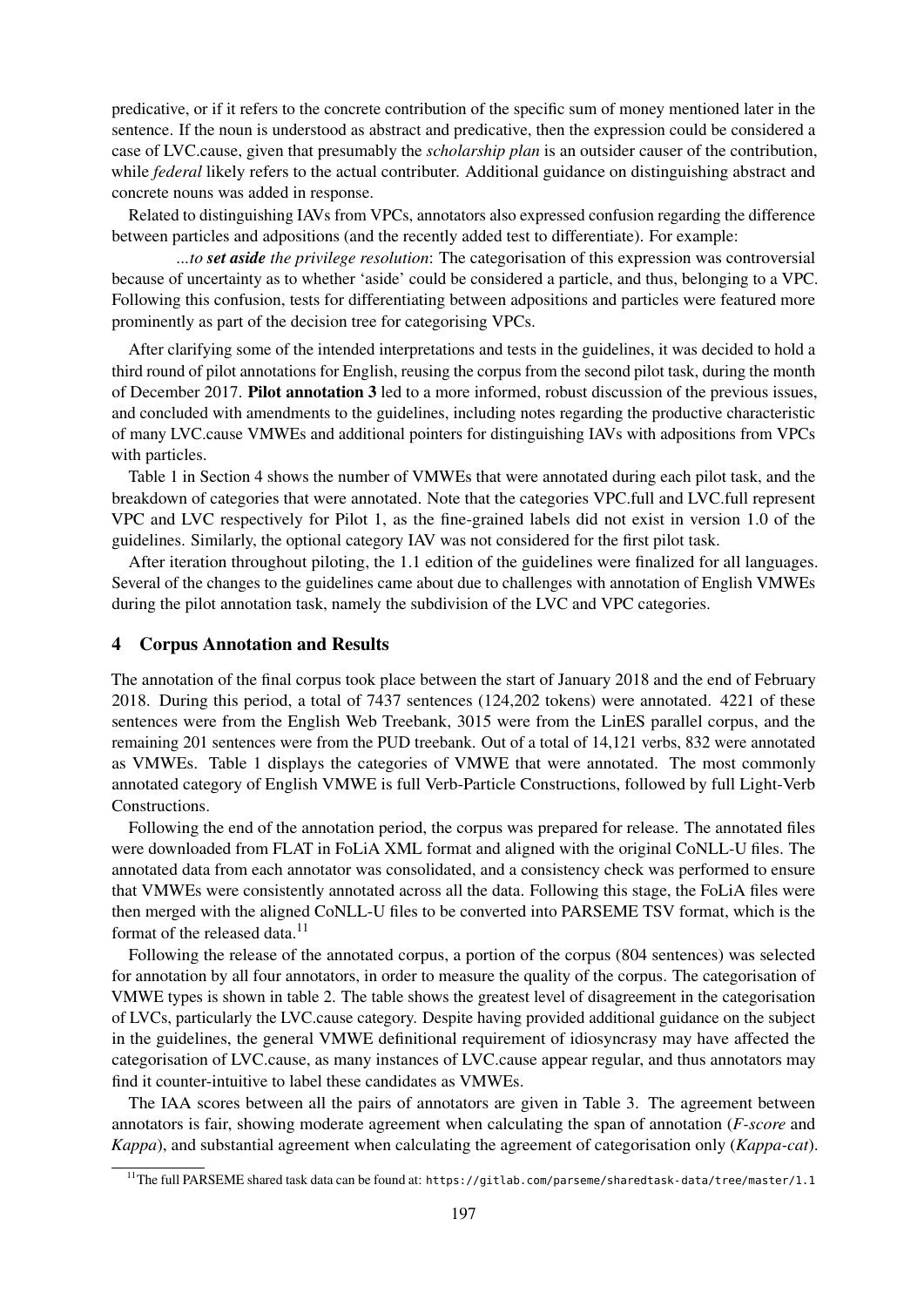| Category   |     | Pilot 1 Pilot 2 Pilot 3     |     | Final |
|------------|-----|-----------------------------|-----|-------|
| VPC.full   | 40  | 33                          | 49  | 297   |
| VPC.semi   |     | 25                          | 25  | 45    |
| LVC.full   | 37  | 43                          | 82  | 244   |
| LVC.cause  |     | 21                          | 44  | 43    |
| VID        | 38  | 19                          | 30  | 139   |
| <b>MVC</b> |     | $\mathcal{D}_{\mathcal{L}}$ |     |       |
| <b>IAV</b> |     | 15                          | 34  | 60    |
| Total      | 115 | 158                         | 265 | 832   |

| Category     | A1  | $\mathbf{A2}$ | A3  | A4  |
|--------------|-----|---------------|-----|-----|
| VPC full     | 27  | 41            | 62  | 41  |
| VPC.semi     | 17  | 3             | 9   | 23  |
| $IVC$ full   | 77  | 32            | 43  | 42  |
| LVC.cause    | 28  | 2             | 5   | 11  |
| <b>VID</b>   | 13  | 14            | 25  | 41  |
| <b>MVC</b>   | 4   | 0             | 0   | 1   |
| <b>IAV</b>   | 22  | 9             | 9   | 17  |
| <b>Total</b> | 188 | 101           | 153 | 176 |
|              |     |               |     |     |

<span id="page-5-0"></span>Table 1: Number of annotations per category.

<span id="page-5-1"></span>Table 2: VMWEs in doubly annotated corpus.

We see from the table that the agreement between the two annotators who completed all three pilot tasks (A3 and A4) is higher than the agreement between the two annotators who did not participate in the three pilot tasks (A1 and A2), in as far as annotating the span of the VMWEs (*F-score* and *Kappa*). This is not the case when only the category of the VMWE is considered (*Kappa-cat*).

| Pair | #X  | #Y  | <i>F-score</i> | Kappa | Kappa-cat |
|------|-----|-----|----------------|-------|-----------|
| 1x2  | 188 | 101 | 0.436          | 0.396 | 0.661     |
| 1x3  | 188 | 153 | 0.452          | 0.402 | 0.647     |
| 1x4  | 188 | 176 | 0.478          | 0.427 | 0.635     |
| 2x3  | 101 | 153 | 0.480          | 0.446 | 0.773     |
| 2x4  | 101 | 176 | 0.513          | 0.479 | 0.636     |
| 3x4  | 153 | 176 | 0.529          | 0.487 | 0.625     |

<span id="page-5-2"></span>Table 3: IAA scores between annotator pairs  $(X \text{ and } Y)$  for a subset (804 sentences) of the corpus. *F-score* is the F-measure between annotators, and is an optimistic measure that ignores agreement due to chance. The kappa scores used for *Kappa* and *Kappa-cat* are variants of 2-raters Cohen's kappa. *Kappa* is a calculation of the rate of agreement of annotation for all verbs in the corpus, while *Kappa-cat* takes into account only those VMWEs where both annotators agreed on the span, and measures the agreement of categorisation for these VMWEs.

# 4.1 Conclusions & Future Work

The development of manually annotated training data and support of shared tasks facilitating automatic identification of MWEs is critical for enabling the idiosyncratic interpretation required of these prevalent, but often ignored, elements of natural language. The challenging nature of this task for automatic systems is made evident by how challenging consistent VMWE identification and categorization can be, even for trained human annotators. The results of the pilot tasks in Section [3.2](#page-3-1) demonstrate that MWE categorisation is a task requiring specialised training and clear guidelines. The IAA scores in Section [4](#page-4-0) indicate that even with specialised training, disagreements in labelling VMWEs is to be expected. The process of annotating VMWEs in English led to some interesting discussion surrounding the categorisation of light-verb constructions and verb-particle constructions in particular. We look forward to the results of the second edition of the PARSEME shared-task, which may highlight English annotation gaps and inconsistencies to be addressed in the future.

# 5 Acknowledgements

The first author's work is funded by the Irish Government Department of Culture, Heritage and the Gaeltacht under the GaelTech Project, and is also supported by Science Foundation Ireland in the ADAPT Centre (Grant 13/RC/2106) (<http://www.adaptcentre.ie>) at Dublin City University.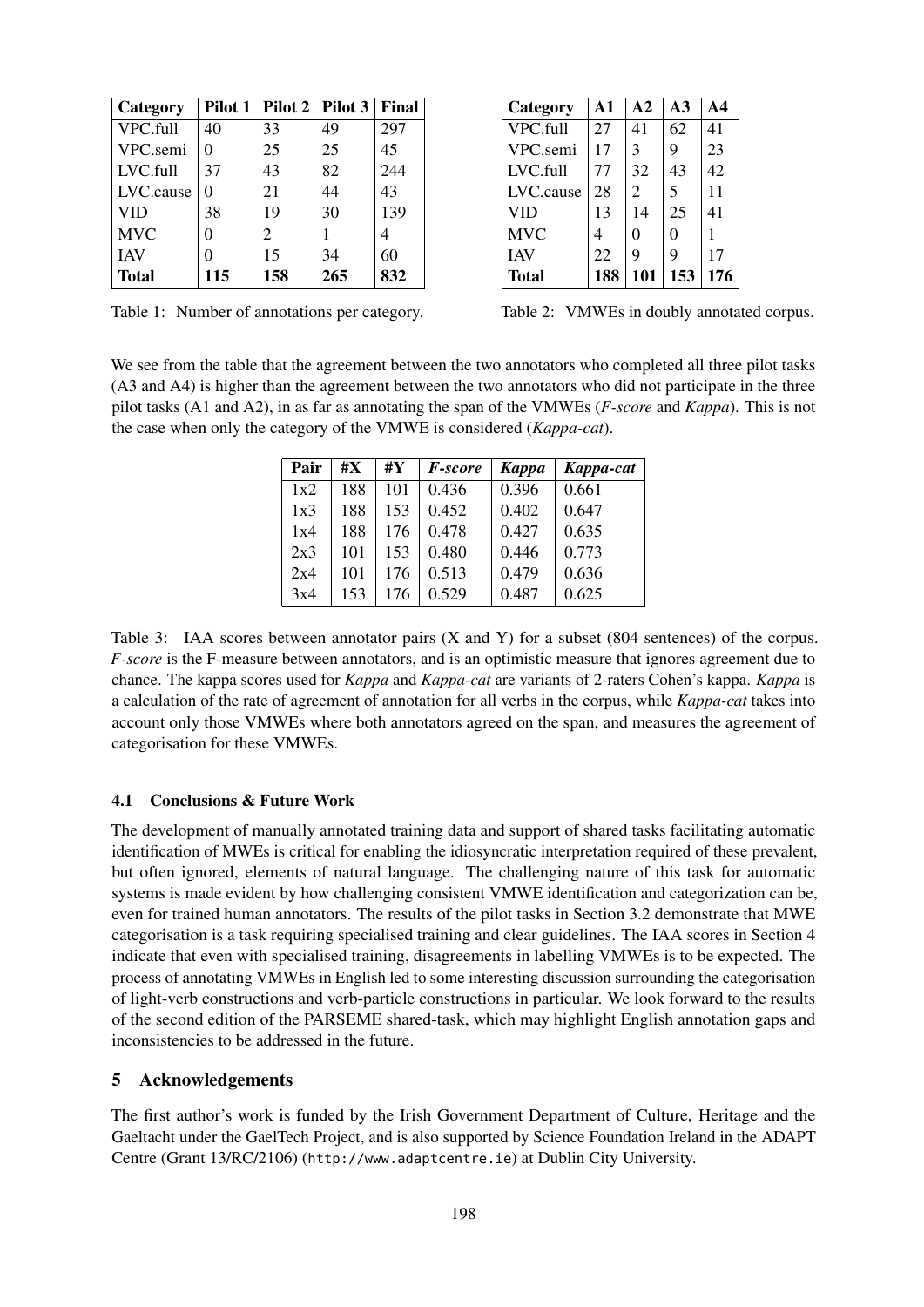#### References

- Lars Ahrenberg. 2007. LinES: An English-Swedish parallel treebank. In *Proc. of NODALIDA*, pages 270–273, Tartu, Estonia, May.
- Timothy Baldwin and Su Nam Kim. 2010. Multiword expressions. In Nitin Indurkhya and Fred J. Damerau, editors, *Handbook of Natural Language Processing, Second Edition*, pages 267–292. CRC Press, Taylor and Francis Group, Boca Raton, FL.
- Ann Bies, Justin Mott, Colin Warner, and Seth Kulick. 2012. English Web Treebank. Technical Report LDC2012T13, Linguistic Data Consortium, Philadelphia, PA.
- Mathieu Constant, Gülşen Eryiğit, Johanna Monti, Lonneke van der Plas, Carlos Ramisch, Michael Rosner, and Amalia Todirascu. 2017. Multiword expression processing: a survey. *Computational Linguistics*, 43(4):837– 892, December.
- Meghdad Farahmand and Joakim Nivre. 2015. Modeling the statistical idiosyncrasy of multiword expressions. In *Proc. of the 11th Workshop on Multiword Expressions*, pages 34–38, Denver, Colorado, June.
- Carlos Ramisch, Silvio Ricardo Cordeiro, Agata Savary, Veronika Vincze, Verginica Barbu Mititelu, Archna Bhatia, Maja Buljan, Marie Candito, Polona Gantar, Voula Giouli, Tunga Güngör, Abdelati Hawwari, Uxoa Iñurrieta, Jolanta Kovalevskaite, Simon Krek, Timm Lichte, Chaya Liebeskind, Johanna Monti, Carla Parra Escartín, ˙ Behrang QasemiZadeh, Renata Ramisch, Nathan Schneider, Ivelina Stoyanova, Ashwini Vaidya, and Abigail Walsh. 2018. Edition 1.1 of the PARSEME Shared Task on Automatic Identification of Verbal Multiword Expressions. In *Proc. of the Joint Workshop on Linguistic Annotation, Multiword Expressions and Constructions (LAW-MWE-CxG-2018)*, Santa Fe, New Mexico, USA, August.
- Carlos Ramisch. 2015. *Multiword Expressions Acquisition: A Generic and Open Framework*. Theory and Applications of Natural Language Processing. Springer.
- Ivan Sag, Timothy Baldwin, Francis Bond, Ann Copestake, and Dan Flickinger. 2002. Multiword expressions: a pain in the neck for NLP. In Alexander Gelbukh, editor, *Computational Linguistics and Intelligent Text Processing*, volume 2276 of *Lecture Notes in Computer Science*, pages 189–206. Springer, Berlin.
- Agata Savary, Carlos Ramisch, Silvio Ricardo Cordeiro, Federico Sangati, Veronika Vincze, Behrang QasemiZadeh, Marie Candito, Fabienne Cap, Voula Giouli, Ivelina Stoyanova, and Antoine Doucet. 2017. The PARSEME Shared Task on Automatic Identification of Verbal Multiword Expressions. In *Proc. of the 13th Workshop on Multiword Expressions (MWE 2017)*, pages 31–47, Valencia, Spain, April.
- Nathan Schneider and Noah A. Smith. 2015. A corpus and model integrating multiword expressions and supersenses. In *Proc. of NAACL-HLT*, pages 1537–1547, Denver, Colorado, June.
- Nathan Schneider, Spencer Onuffer, Nora Kazour, Emily Danchik, Michael T. Mordowanec, Henrietta Conrad, and Noah A. Smith. 2014. Comprehensive annotation of multiword expressions in a social web corpus. In Nicoletta Calzolari, Khalid Choukri, Thierry Declerck, Hrafn Loftsson, Bente Maegaard, Joseph Mariani, Asuncion Moreno, Jan Odijk, and Stelios Piperidis, editors, *Proc. of LREC*, pages 455–461, Reykjavík, Iceland, May.
- Nathan Schneider, Dirk Hovy, Anders Johannsen, and Marine Carpuat. 2016. SemEval-2016 Task 10: Detecting Minimal Semantic Units and their Meanings (DiMSUM). In *Proc. of SemEval*, pages 546–559, San Diego, California, USA, June.
- Natalia Silveira, Timothy Dozat, Marie-Catherine De Marneffe, Samuel R. Bowman, Miriam Connor, John Bauer, and Christopher D. Manning. 2014. A gold standard dependency corpus for English. In Nicoletta Calzolari, Khalid Choukri, Thierry Declerck, Hrafn Loftsson, Bente Maegaard, Joseph Mariani, Asuncion Moreno, Jan Odijk, and Stelios Piperidis, editors, *Proc. of LREC*, pages 2897–2904, Reykjavík, Iceland, May.
- Denny Vrandečić and Markus Krötzsch. 2014. Wikidata: A free collaborative knowledgebase. *Communications of the ACM*, 57(10):78–85, September.
- Daniel Zeman, Martin Popel, Milan Straka, Jan Hajič, Joakim Nivre, Filip Ginter, Juhani Luotolahti, Sampo Pyysalo, Slav Petrov, Martin Potthast, Francis Tyers, Elena Badmaeva, Memduh Gökirmak, Anna Nedoluzhko, Silvie Cinková, Jan Hajič Jr., Jaroslava Hlaváčová, Václava Kettnerová, Zdeňka Urešová, Jenna Kanerva, Stina Ojala, Anna Missilä, Christopher D. Manning, Sebastian Schuster, Siva Reddy, Dima Taji, Nizar Habash, Herman Leung, Marie-Catherine de Marneffe, Manuela Sanguinetti, Maria Simi, Hiroshi Kanayama, Valeria de Paiva, Kira Droganova, Héctor Martínez Alonso, Çağrı Çöltekin, Umut Sulubacak, Hans Uszkoreit, Vivien Macketanz, Aljoscha Burchardt, Kim Harris, Katrin Marheinecke, Georg Rehm, Tolga Kayadelen, Mohammed